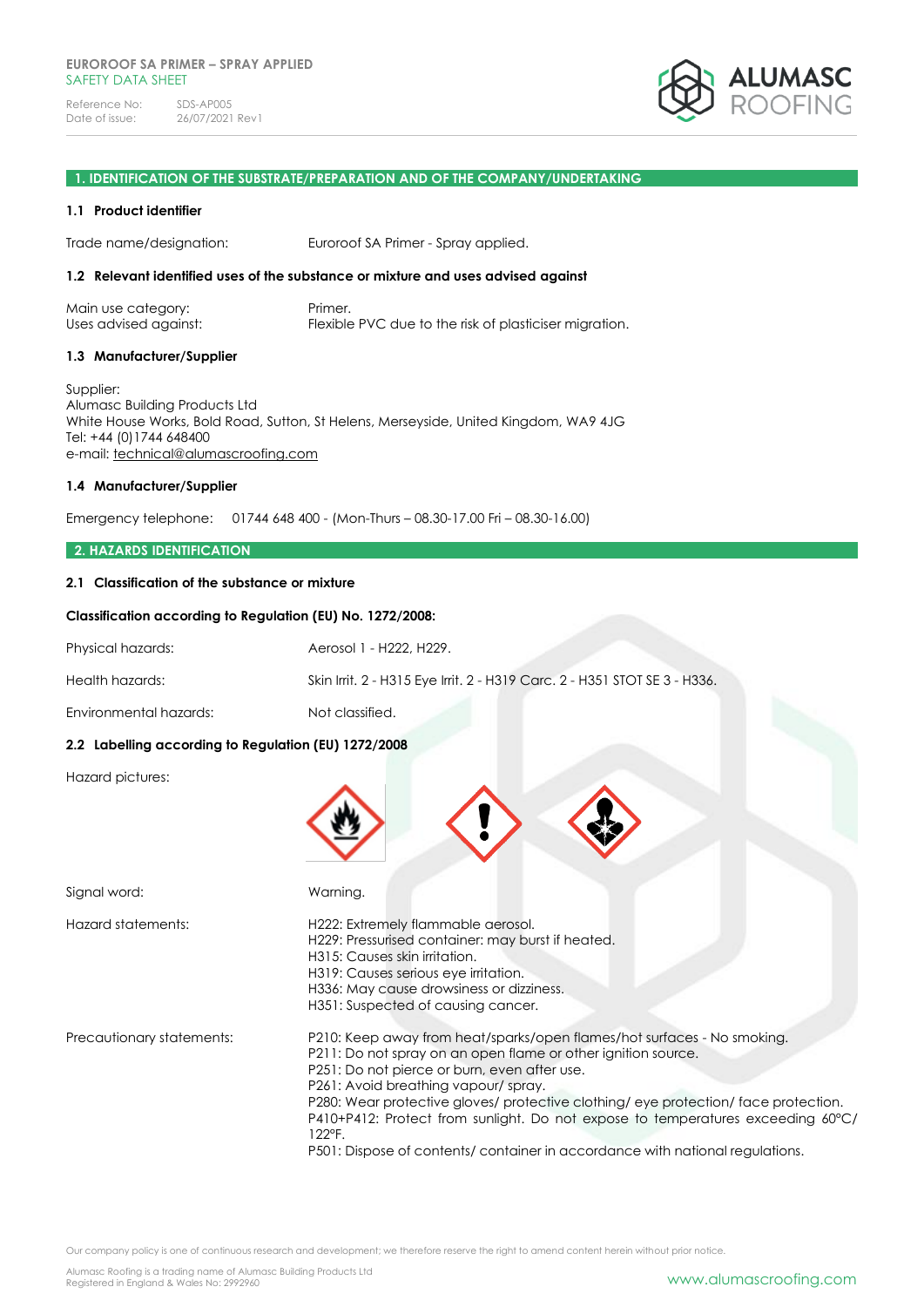#### **EUROROOF SA PRIMER – SPRAY APPLIED** SAFFTY DATA SHFFT

Reference No: SDS-AP005<br>Date of issue: 26/07/2021 26/07/2021 Rev1



| Supplemental label information:            | Please refer to Safety Data Sheet.                                                                                                                                                                                                                                                                                                                                                                                                                                                                                                                                                                                                                                                                                                                                                                                                                                                                                            |
|--------------------------------------------|-------------------------------------------------------------------------------------------------------------------------------------------------------------------------------------------------------------------------------------------------------------------------------------------------------------------------------------------------------------------------------------------------------------------------------------------------------------------------------------------------------------------------------------------------------------------------------------------------------------------------------------------------------------------------------------------------------------------------------------------------------------------------------------------------------------------------------------------------------------------------------------------------------------------------------|
| Contains:                                  | Dichloromethane.                                                                                                                                                                                                                                                                                                                                                                                                                                                                                                                                                                                                                                                                                                                                                                                                                                                                                                              |
| Supplementary precautionary<br>statements: | P202: Do not handle until all safety precautions have been read and understood.<br>P264: Wash contaminated skin thoroughly after handling.<br>P271: Use only outdoors or in a well-ventilated area.<br>P302+P352: IF ON SKIN: Wash with plenty of water.<br>P304+P340: IF INHALED: Remove person to fresh air and keep comfortable for breathing.<br>P305+P351+P338: IF IN EYES: Rinse cautiously with water for several minutes. Remove<br>contact lenses, if present and easy to do. Continue rinsing.<br>P308+P313: IF exposed or concerned: Get medical advice/attention.<br>P312: Call a POISON CENTER/ doctor if you feel unwell.<br>P321: Specific treatment (see medical advice on this label).<br>P332+P313: If skin irritation occurs: Get medical advice/attention.<br>P337+P313: If eye irritation persists: Get medical advice/attention.<br>P362+P364: Take off contaminated clothing and wash it before reuse. |

#### **2.3 Other hazards**

This substance is not classified as PBT or vPvB according to current EU criteria. Dichloromethane is converted to carbon monoxide in the body, which reduces the oxygen carrying capacity of the blood. In use may form flammable/explosive vapour- air mixture.

## **3. COMPOSITION AND INFORMATION ABOUT THE COMPONENTS**

## **3.1 Substances**

Solvent based spray applied primer for use with self-adhesive membranes.

## **3.2 Mixtures**

| Petroleum Gases, Liquified, Petroleum: |                      |                                                  | 10-30%    |
|----------------------------------------|----------------------|--------------------------------------------------|-----------|
| CAS number: 68476-85-7                 | EC number: 270-704-2 |                                                  |           |
| <b>Classification:</b>                 |                      |                                                  |           |
| Flam. Gas 1 - H220                     |                      |                                                  |           |
| Press. Gas, Liquified - H280           |                      |                                                  |           |
|                                        |                      |                                                  |           |
| Dichloromethane:                       |                      |                                                  | 30-60%    |
| <b>CAS number: 75-09-2</b>             | EC number: 200-838-9 | REACH registration number: 01-2119480404-41      |           |
| <b>Classification:</b>                 |                      |                                                  |           |
| Skin Irrit. 2 - H315                   |                      |                                                  |           |
| Eye Irrit. $2 - H319$                  |                      |                                                  |           |
|                                        |                      |                                                  |           |
| Carc. $2 - H351$                       |                      |                                                  |           |
| $STOT SE3 - H336$                      |                      |                                                  |           |
|                                        |                      |                                                  |           |
| Dimethyl Ether:                        |                      |                                                  | $5 - 10%$ |
| CAS number: 115-10-6                   | EC number: 204-065-8 | REACH registration number: 01-2119472128-37-0000 |           |
| <b>Classification:</b>                 |                      |                                                  |           |
| Flam. Gas - H220                       |                      |                                                  |           |

Press. Gas, Liquified – H280

The Full Text for all R-Phrases and Hazard Statements are Displayed in Section 16.

## **Composition comments:**

CAS 68476-85-7 Petroleum gases - as the substance contains less than 0.1%w/w 1,3- butadiene the full harmonised classification regarding Muta. 1B H340 and Carc. 1A H350 does not apply.

#### **4. FIRST AID MEASURES**

## **4.1 Description of first aid measures**

General information: Move affected person to fresh air at once.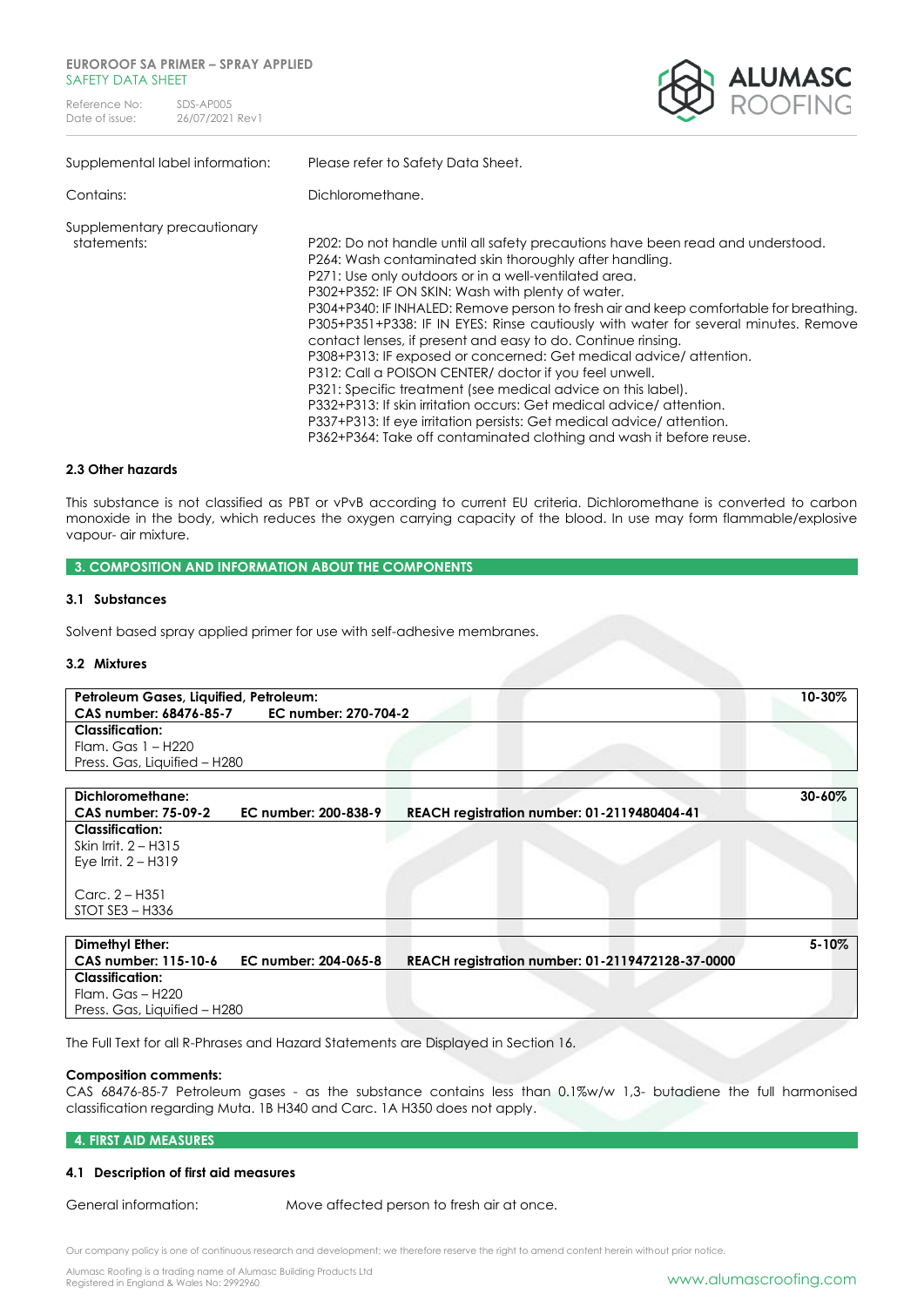## **EUROROOF SA PRIMER – SPRAY APPLIED** SAFETY DATA SHFFT

Reference No: SDS-AP005<br>Date of issue: 26/07/2021 26/07/2021 Rev1



| Inhalation:                                                     | Move affected person to fresh air at once. If breathing stops, provide artificial respiration.<br>Keep affected person warm and at rest. Get medical attention immediately.            |  |
|-----------------------------------------------------------------|----------------------------------------------------------------------------------------------------------------------------------------------------------------------------------------|--|
| Ingestion:                                                      | Rinse mouth thoroughly with water. DO NOT induce vomiting. Get medical attention<br>immediately.                                                                                       |  |
| Skin contact:                                                   | Remove contaminated clothing immediately and wash skin with soap and water. Use<br>hand wash which is specific to the removal of adhesive. Do not use solvents to clean skin.          |  |
| Eye contact:                                                    | Remove any contact lenses and open eyelids wide apart. Continue to rinse for at least 15<br>minutes and get medical attention. If adhesive bonding occurs, do not force eyelids apart. |  |
| Protection of first aiders:                                     | No specific requirements are anticipated under normal conditions of use.                                                                                                               |  |
| 4.2 Most important symptoms and effects, both acute and delayed |                                                                                                                                                                                        |  |
|                                                                 |                                                                                                                                                                                        |  |
| General information:                                            | Prolonged and repeated contact with solvents over a long period may lead to permanent<br>health problems.                                                                              |  |
| Inhalation:                                                     | Overexposure to organic solvents may depress the central nervous system, causing<br>dizziness and intoxication and, at very high concentrations, unconsciousness and death.            |  |
| Ingestion:                                                      | Ingestion may cause severe irritation of the mouth, the oesophagus and the gastro-<br>intestinal tract.                                                                                |  |
| Skin contact:                                                   | Prolonged contact may cause redness, irritation and dry skin. Contains components which<br>may penetrate the skin. Product has a defatting effect on skin.                             |  |

## **4.3 Indication of any immediate medical attention and special treatment needed**

Vapours may cause headache, fatigue, dizziness and nausea, plus difficulty in breathing. If adhesive bonding occurs, do not force eyelids apart.

## **5. FIRE-FIGHTING MEASSURES**

## **5.1 Extinguishing media**

## **Suitable extinguishing media:**

Water spray, fog or mist. Carbon dioxide (CO2). Alcohol-resistant foam.

## **Extinguishing media which must not be used for safety reasons:**

Do not use water jet as an extinguisher, as this will spread the fire.

## **5.2 Special hazards arising from the substance or mixture**

## **Specific hazards:**

Containers can burst violently or explode when heated, due to excessive pressure build-up. Forms explosive mixtures with air. May explode when heated or when exposed to flames or sparks. Vapours are heavier than air and may spread near ground and travel a considerable distance to a source of ignition and flash back.

## **Hazardous combustion products:**

Oxides of carbon. Thermal decomposition or combustion may liberate carbon oxides and other toxic gases or vapours. Phosgene (COCl2). Hydrogen chloride (HCl).

## **5.3 Advice for fire-fighters**

Use water to keep fire exposed containers cool and disperse vapours. If a leak or spill has not ignited, use water spray to disperse vapours and protect men stopping the leak.

Wear positive-pressure self-contained breathing apparatus (SCBA) and appropriate protective clothing.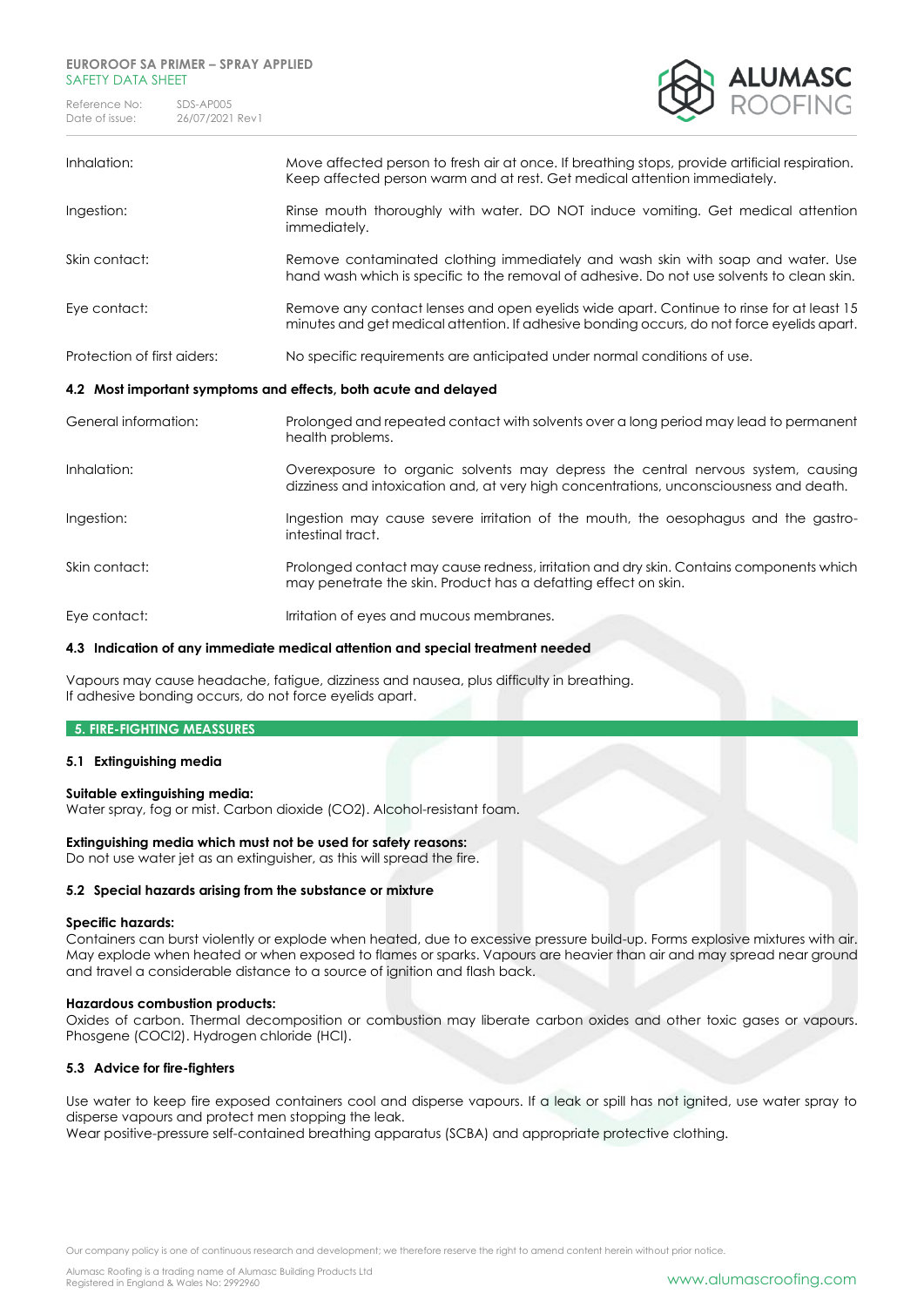

## **6. ACCIDENTIAL RELEASE MEASURES**

#### **6.1 Personal precautions, protective equipment and emergency procedures**

#### **Personal precautions:**

Wear protective clothing as described in Section 8 of this safety data sheet. No smoking, sparks, flames or other sources of ignition near spillage. Avoid inhalation of vapours and contact with skin and eyes. If ventilation is inadequate, suitable respiratory protection must be worn.

#### **For non-emergency & emergency personnel:**

For the greatest protection, clothing should include anti-static overalls, boots and gloves.

#### **6.2 Environmental precautions**

Contain spillage with sand, earth or other suitable non-combustible material. Avoid the spillage or runoff entering drains, sewers or watercourses.

#### **6.3 Methods and material for containment and cleaning up**

Eliminate all sources of ignition. No smoking, sparks, flames or other sources of ignition near spillage. Provide adequate ventilation. Contain spillage with sand, earth or other suitable non- combustible material. Avoid the spillage or runoff entering drains, sewers or watercourses.

Collect spillage for reclamation or disposal in sealed containers via a licensed waste contractor. Avoid water contacting spilled material or leaking containers. Approach the spillage from upwind. Take precautionary measures against static discharge. Use only non-sparking tools.

#### **6.4 Reference to other sections**

Wear protective clothing as described in Section 8. For waste disposal, see Section 13.

## **7. HANDLING AND STORAGE**

## **7.1 Precautions for safe handling**

#### **Handling:**

Keep away from heat, sparks and open flame. Read and follow manufacturer's recommendations. Do not use in confined spaces without adequate ventilation and/or respirator. Wear protective clothing as described in Section 8 of this safety data sheet. Do not eat, drink or smoke when using this product.

#### **Advice on general occupational hygiene:**

Do not eat, drink or smoke when using this product. Remove contaminated clothing and protective equipment before entering eating areas. Wash after use and before eating, smoking and using the toilet. Do not smoke in work area. Clean equipment and the work area every day.

## **7.2 Conditions for safe storage, including any incompatibilities**

Store in tightly-closed, original container in a dry, cool and well-ventilated place. Do not use containers made of the following materials: Aluminium. Protect from sunlight. Do not expose to temperatures exceeding 50°C/122°F. Do not pierce or burn, even after use.

## **Storage class:**

Flammable compressed gas storage.

## **7.3 Specific end uses(s)**

The identified uses for this product are detailed in Section 1.2 – Adhesive.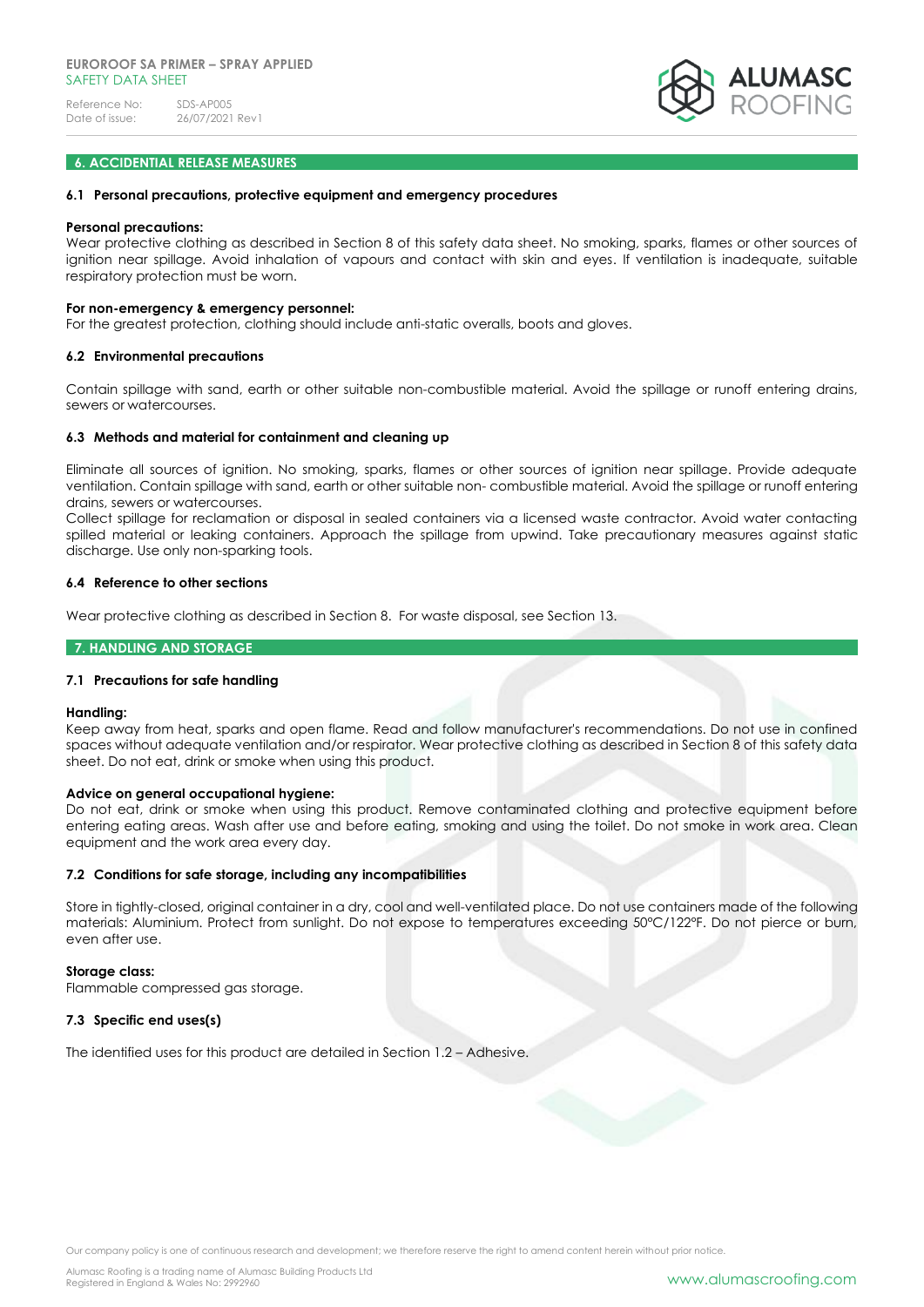

## **8. EXPOSURE CONTROLS/PERSONAL PROTECTION**

#### **8.1 Control parameters**

#### **Occupational exposure limits:**

#### **Dichloromethane:**

Long-term exposure limit (8-hour TWA): WEL 100 ppm(Sk) 350 mg/m3(Sk). Short-term exposure limit (15-minute): WEL 300 ppm(Sk) 1060 mg/m3(Sk).

#### **Petroleum Gases, Liquefied; Petroleum Gas:**

Long-term exposure limit (8-hour TWA): WEL 1000 ppm 1750 mg/m<sup>3</sup>. Short-term exposure limit (15-minute): WEL 1250 ppm 2180 mg/m<sup>3</sup>.

#### **Dimethyl Ether:**

Long-term exposure limit (8-hour TWA): WEL 400 ppm 766 mg/m<sup>3</sup>. Short-term exposure limit (15-minute): WEL 500 ppm 958 mg/m<sup>3</sup> WEL = Workplace Exposure Limit.

#### **Dichloromethane (Cas: 75-09-2):**

#### **DNEL**:

Industry - Inhalation; Long-term: 353 mg/m<sup>3</sup>. Industry - Dermal; Long-term: 4750 mg/kg/day. Industry - Inhalation; Short-term: 706 mg/m³. Consumer - Inhalation; Long-term: 88.3 mg/m³. Consumer - Oral; Short-term: 0.06 mg/kg/day. Consumer - Inhalation; Short-term: 353 mg/m³. Consumer - Dermal; Short-term: 2395 mg/kg/day.

## **PNEC:**

Fresh water; 0.54 mg/l. Marine water; 0.194 mg/l. Sediment (Freshwater); 1.61 mg/kg. STP; 26 mg/l. Soil; 0.583 mg/kg. Intermittent release; 0.27 mg/l.

## **Dimethyl Ether (Cas: 115-10-6):**

#### **PNEC:**

Fresh water; 0,155 mg/l. Intermittent release, Water; 1,549 mg/l. Water; 160 mg/l. Marine water; 0,016 mg/l. Sediment (Freshwater); 0,681 mg/l. Sediment (Marine water); 0,069 mg/l. Soil; 0,045 mg/l.

## **8.2 Exposure controls**

Personal protective equipment:

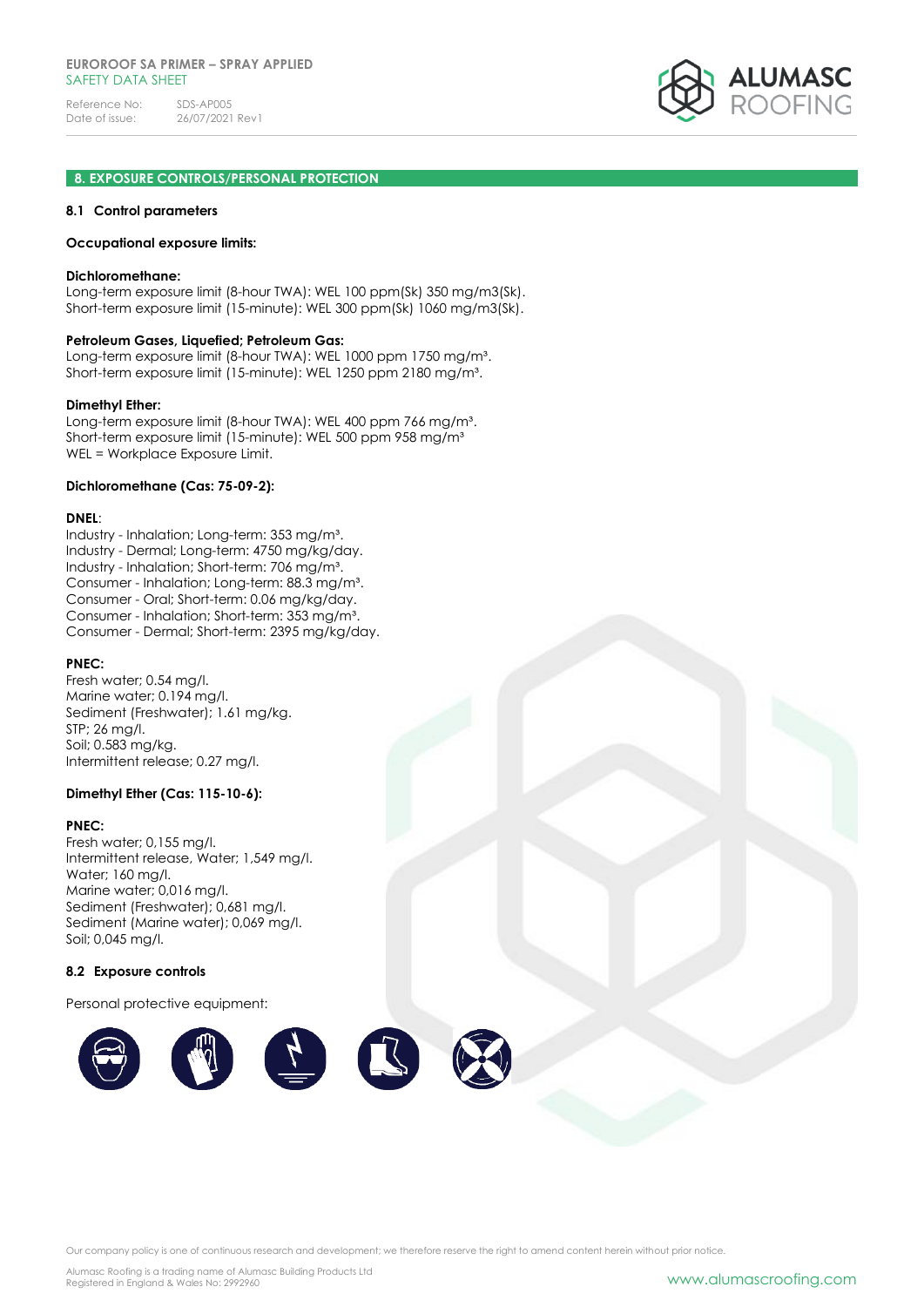## **EUROROOF SA PRIMER – SPRAY APPLIED** SAFETY DATA SHEET

Reference No: SDS-AP005<br>Date of issue: 26/07/2021 26/07/2021 Rev1



| Appropriate engineering controls: | Provide adequate ventilation. Ensure that the direction of airflow is clearly away from<br>the worker. Use approved respirator if air contamination is above an acceptable level.<br>Observe any occupational exposure limits for the product or ingredients. The<br>engineering controls also need to keep gas, vapour or dust concentrations below any<br>lower explosive limits. Use explosion-proof electrical, ventilating and lighting equipment.<br>Ensure operatives are trained to minimise exposure. |
|-----------------------------------|----------------------------------------------------------------------------------------------------------------------------------------------------------------------------------------------------------------------------------------------------------------------------------------------------------------------------------------------------------------------------------------------------------------------------------------------------------------------------------------------------------------|
| Personal protection:              | Wear protective clothing and gloves.                                                                                                                                                                                                                                                                                                                                                                                                                                                                           |
| Eye/face protection:              | Wear chemical splash goggles. Personal protective equipment for eye and face<br>protection should comply with European Standard EN166.                                                                                                                                                                                                                                                                                                                                                                         |
| Hand protection:                  | Viton rubber (fluoro rubber). The selected gloves should have a breakthrough time of<br>at least 2 hours. Minimum thickness: 0.7mm.                                                                                                                                                                                                                                                                                                                                                                            |
| Other skin & body protection:     | Provide eyewash station. Avoid contact with skin. Wear suitable coveralls to prevent<br>exposure to the skin.                                                                                                                                                                                                                                                                                                                                                                                                  |
| Hygiene measures:                 | Promptly remove any clothing that becomes contaminated. Wash promptly if skin<br>becomes contaminated. When using do not eat, drink or smoke. Use appropriate hand<br>lotion to prevent defatting and cracking of skin. Wash at the end of each work shift and<br>before eating, smoking and using the toilet.                                                                                                                                                                                                 |
| Respiratory protection:           | If ventilation is inadequate, suitable respiratory protection must be worn. In confined or<br>poorly-ventilated spaces, a supplied-air respirator must be worn. Respiratory protection<br>complying with an approved standard should be worn if a risk assessment indicates<br>inhalation of contaminants is possible. For short term use an AX filter is recommended.                                                                                                                                         |
| Thermal hazards:                  | Spray will evaporate and cool rapidly and may cause frostbite or cold burns if in<br>contact with skin.                                                                                                                                                                                                                                                                                                                                                                                                        |
| Environmental exposure controls:  | Residues and empty containers should be taken care of as hazardous waste according<br>to local and national provisions.                                                                                                                                                                                                                                                                                                                                                                                        |

## **9. PHYSICAL AND CHEMICAL PROPERTIES**

## **9.1 Information on basic physical and chemical properties**

| Appearance:                                    | Aerosol.                                                          |
|------------------------------------------------|-------------------------------------------------------------------|
| Colour:                                        | Black.                                                            |
| Odour:                                         | Chlorinated hydrocarbons.                                         |
| Odour threshold:                               | Data lacking.                                                     |
| pH:                                            | Not available.                                                    |
| Melting point:                                 | Not applicable.                                                   |
| Initial boiling point & range:<br>Flash point: | 40°C @ 760mm boiling point of Dicholoromethane.<br>Not available. |
| Evaporation rate:                              | 27.5 for Dichloromethane (n Butyl Acetate=1).                     |
| Evaporation factor:                            | Not available.                                                    |
| Flammability (solid, gas):                     | Not available.                                                    |
| Other flammability:                            | Not available.                                                    |
| Relative density:                              | $-1.18 \t@ 20°C.$                                                 |
| Bulk density:                                  | Not applicable.                                                   |
| Solubility (ies):                              | Insoluble in water.                                               |
| Partition coefficient:                         | log POW: 1.25 Dichloromethane.                                    |
| Auto-ignition temperature:                     | Not available.                                                    |
| Viscosity:                                     | 900-1500 mPa s @ 20°C for liquid base.                            |
| Explosive properties:                          | In use may form flammable/explosive vapour air mixture.           |
| Explosive under the influence                  |                                                                   |
| of a flame:                                    | Yes.                                                              |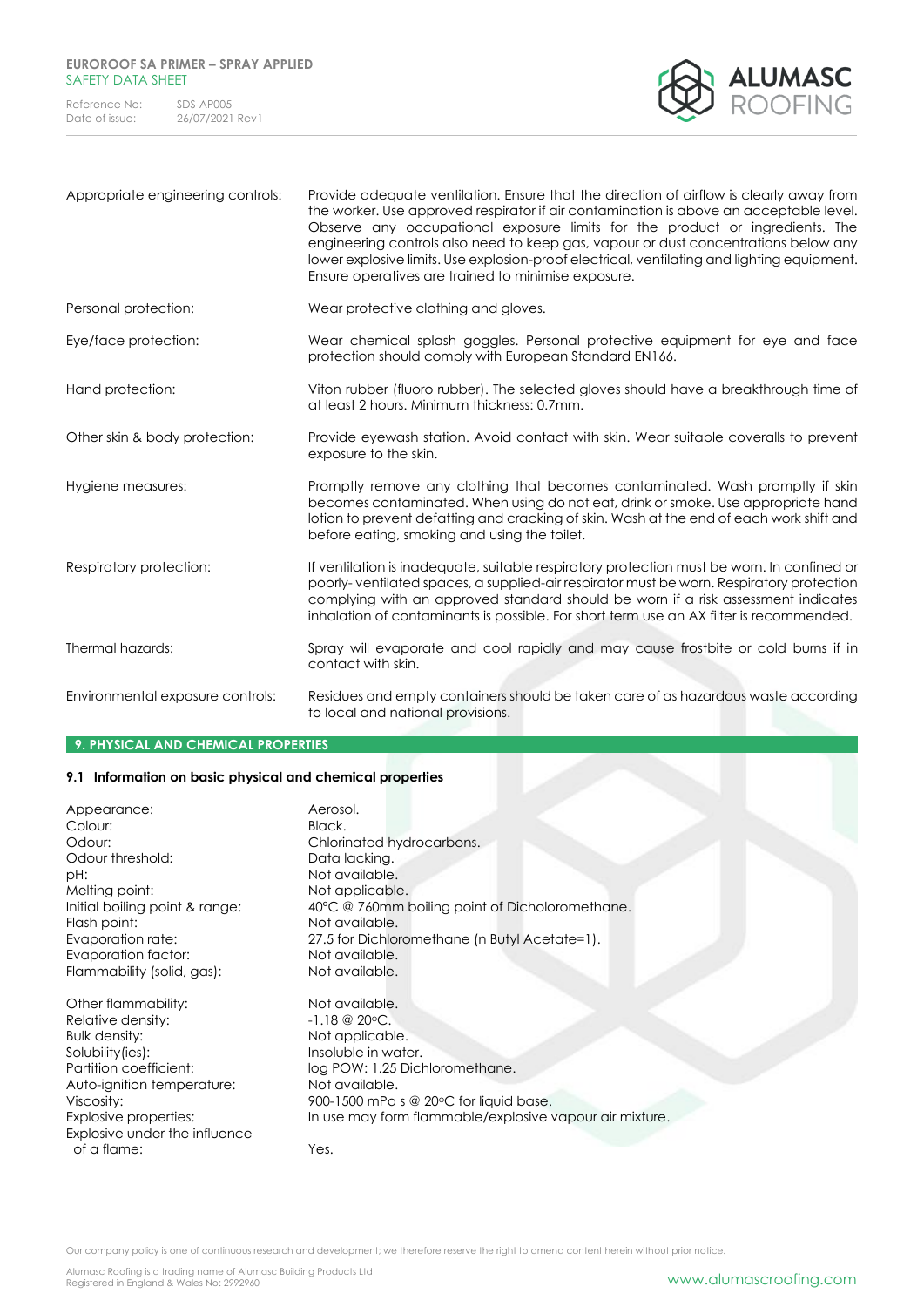#### **EUROROOF SA PRIMER – SPRAY APPLIED** SAFFTY DATA SHFFT

Reference No: SDS-AP005<br>Date of issue: 26/07/2021 26/07/2021 Rev1



Oxidising properties: Does not meet the criteria for classification as oxidising.

Comments: A flash point method is not available but the major hazardous component, the propellant has a flash point of <-60°C with flammability limits of 10.9% vol. upper and 1.4% vol. lower. A flash point method is not available for aerosols, but the major hazardous component, the propellant (Dimethyl ether) has a flash point of <-41°C with flammability limits of 3.3% vol. upper and 26.2% vol. lower.

## **9.2 Other information**

No data available. This product contains a maximum VOC content of 78 %.

## **10. STABILITY AND REACTIVITY**

## **10.1 Reactivity**

There are no known reactivity hazards associated with this product.

## **10.2 Chemical stability**

Highly volatile.

## **10.3 Possibility of hazardous reactions**

Will not polymerise. In use may form flammable/explosive vapour-air mixture. Under normal conditions of storage and use, no hazardous reactions will occur.

## **10.4 Conditions to avoid**

Avoid heat, flames and other sources of ignition. Containers can burst violently or explode when heated, due to excessive pressure build-up. Avoid the accumulation of vapours in low or confined areas.

## **10.5 Incompatible materials**

Aluminium. Strong oxidising agents. Strong acids. Water, moisture.

## **10.6 Hazardous decomposition products**

Toxic gases/vapours/fumes of: Hydrogen chloride (HCl). Phosgene (COCl2). Carbon monoxide (CO).

## **11. TOXICOLOGICAL INFORMATION**

## **11.1Information on toxicological effects**

| General information:              | Prolonged and repeated contact with solvents over a long period may lead to<br>permanent health problems.                                                                                                                                                                |
|-----------------------------------|--------------------------------------------------------------------------------------------------------------------------------------------------------------------------------------------------------------------------------------------------------------------------|
| Inhalation:                       | High exposures may cause an abnormal heart rhythm and prove suddenly fatal. Very<br>high atmospheric concentrations may cause anaesthetic effects and asphyxiation.<br>May cause respiratory system irritation. Coughing, chest tightness, feeling of chest<br>pressure. |
| Ingestion:                        | Ingestion may cause severe irritation of the mouth, the oesophagus and the<br>gastrointestinal tract. Harmful: may cause lung damage if swallowed. May cause<br>nausea, headache, dizziness and intoxication.                                                            |
| Skin contact:                     | Contains a substance that maybe harmful through skin absorption. Absorption of<br>organic solvents through the skin can cause the same effects as inhalation Prolonged<br>contact may cause redness, irritation and dry skin.                                            |
| Eye contact:                      | Irritating to eyes.                                                                                                                                                                                                                                                      |
| Acute and chronic health hazards: | Prolonged and repeated contact with solvents over a long period may lead to<br>permanent health problems.                                                                                                                                                                |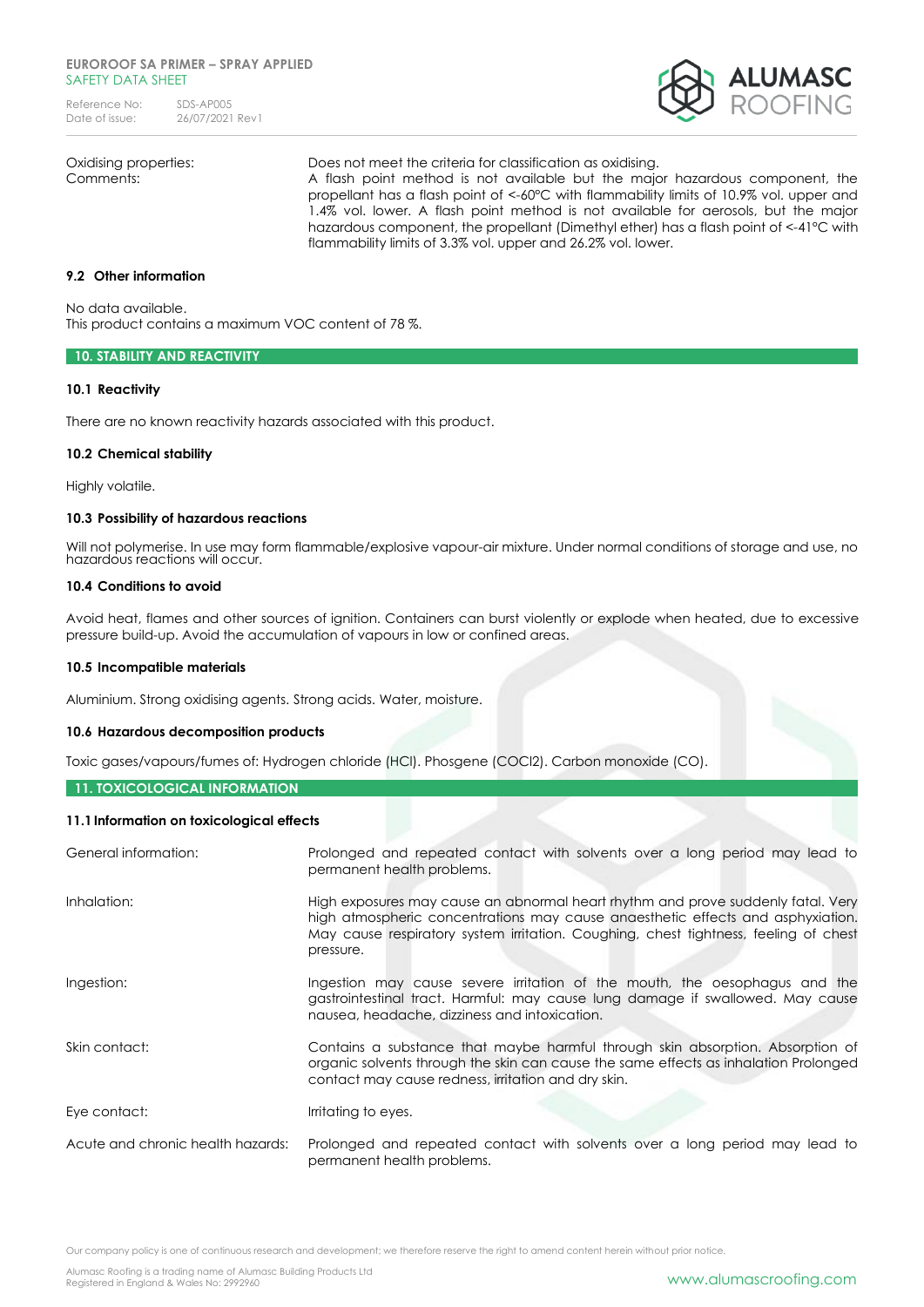## **EUROROOF SA PRIMER – SPRAY APPLIED** SAFETY DATA SHEET

Reference No: SDS-AP005<br>Date of issue: 26/07/2021 26/07/2021 Rev1



| Route of entry:                                                                                                              | Inhalation, skin absorption, ingestion.                                                                                                                                                                                                                                                                         |
|------------------------------------------------------------------------------------------------------------------------------|-----------------------------------------------------------------------------------------------------------------------------------------------------------------------------------------------------------------------------------------------------------------------------------------------------------------|
| Target organs:                                                                                                               | Central nervous system, respiratory system, lungs, liver.                                                                                                                                                                                                                                                       |
| Medical symptoms:                                                                                                            | Narcotic effect. Vapours may cause drowsiness and dizziness.                                                                                                                                                                                                                                                    |
| <b>Dichloromethane:</b>                                                                                                      |                                                                                                                                                                                                                                                                                                                 |
| Acute toxicity:<br>Acute toxicity oral<br>$(LD_{50} mg/kg):$<br>Species:<br>ATE oral (mg/kg):                                | $2,000.1$ .<br>Rat.<br>$2,000.1$ .                                                                                                                                                                                                                                                                              |
| Acute toxicity dermal<br>$(LD_{50} mg/kg):$<br>Species:<br>ATE dermal (mg/kg):                                               | $2,000.1$ .<br>Rat.<br>$2,000.1$ .                                                                                                                                                                                                                                                                              |
| Acute toxicity inhalation<br>(LC <sub>50</sub> vapours mg/l):<br>Species:<br>ATE inhalation (LC <sub>50</sub> vapours mg/l): | 86.0.<br>Rat.<br>86.0.                                                                                                                                                                                                                                                                                          |
| Skin corrosion/irritation:                                                                                                   | Irritating to skin.                                                                                                                                                                                                                                                                                             |
| Serious eye damage/irritation:                                                                                               | Slightly irritating.                                                                                                                                                                                                                                                                                            |
| Respiratory sensitisation:                                                                                                   | There is evidence that the product can cause respiratory hypersensitivity.                                                                                                                                                                                                                                      |
| Skin sensitisation:                                                                                                          | Not sensitising.                                                                                                                                                                                                                                                                                                |
| Germ cell mutagenicity:<br>Genotoxicity - in vitro:<br>Genotoxicity - in vivo:                                               | Genome mutation: positive.<br>Chromosome aberration: negative.                                                                                                                                                                                                                                                  |
| General information:                                                                                                         | Prolonged and repeated contact with solvents over a long period may lead to<br>permanent health problems. Known or suspected carcinogen for humans.                                                                                                                                                             |
| Inhalation:                                                                                                                  | Harmful by inhalation. Vapours have a narcotic effect. Symptoms following<br>overexposure may include the following: Headache, fatigue, dizziness, nausea,<br>vomiting. Irritating to respiratory system. Unconsciousness. High concentrations may be<br>fatal. Vapours in high concentrations are anaesthetic. |
| Ingestion:                                                                                                                   | May cause nausea, headache, dizziness and intoxication.                                                                                                                                                                                                                                                         |
| Skin contact:                                                                                                                | Prolonged contact may cause redness, irritation and dry skin. Product has a defatting<br>effect on skin. May cause skin irritation/eczema.                                                                                                                                                                      |
| Eye contact:                                                                                                                 | Irritating to eyes.                                                                                                                                                                                                                                                                                             |
| Acute & chronic health hazards:                                                                                              | Contains a substance which may be potentially carcinogenic.                                                                                                                                                                                                                                                     |
| Route of entry:                                                                                                              | Inhalation, skin absorption, ingestion, skin and/or eye contact.                                                                                                                                                                                                                                                |
| Target organs:                                                                                                               | Central nervous system, liver, kidneys, skin. Respiratory system, lungs. Heart and<br>cardiovascular system. Eyes.                                                                                                                                                                                              |
| Medical symptoms:                                                                                                            | Dilated pupils. Severe skin irritation. Nausea, vomiting. Central nervous system<br>depression. Drowsiness, dizziness, disorientation, vertigo. Hypotension (low blood<br>pressure). Unconsciousness, possibly death.                                                                                           |
| Medical considerations:                                                                                                      | Skin disorders and allergies. Liver and/or kidney damage. Convulsive disorders, CNS<br>problems. History of smoking.                                                                                                                                                                                            |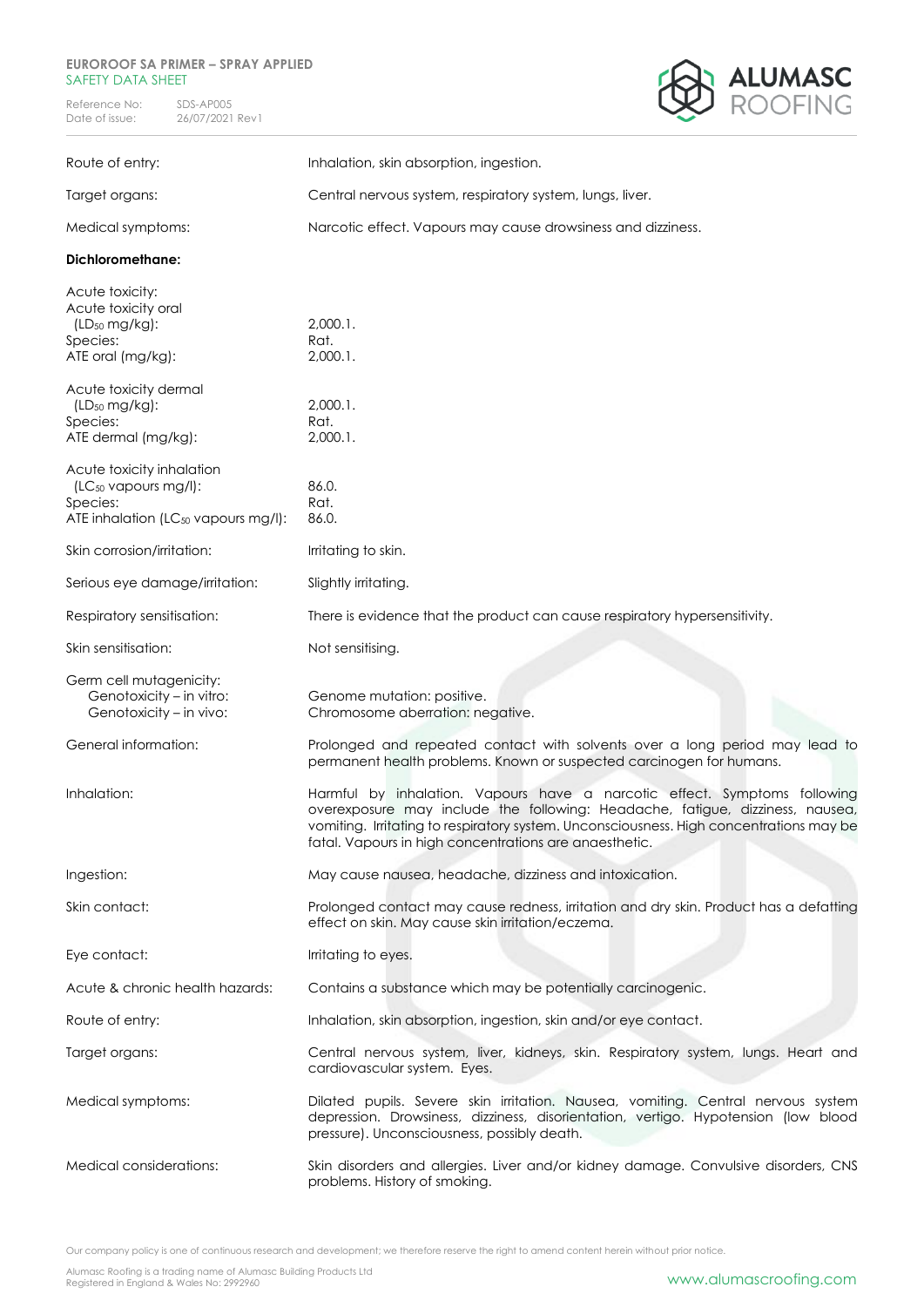## **EUROROOF SA PRIMER – SPRAY APPLIED** SAFETY DATA SHEET

Reference No: SDS-AP005<br>Date of issue: 26/07/2021 26/07/2021 Rev1



## **Petroleum Gases, Liquified; Petroleum Gas:**

| Toxicological effects:                                                                                                           | Information given is based on product data, a knowledge of the components and the<br>toxicology of similar products.                   |
|----------------------------------------------------------------------------------------------------------------------------------|----------------------------------------------------------------------------------------------------------------------------------------|
| Skin corrosion/irritation:                                                                                                       | Not irritating.                                                                                                                        |
| Germ cell mutagenicity:<br>Genotoxicity - in vitro:                                                                              | This substance has no evidence of mutagenic properties.                                                                                |
| Carcinogenicity:                                                                                                                 | There is no evidence that this product can cause cancer                                                                                |
| Specific target organ toxicity -<br>Single exposure:                                                                             | Gas or vapour is harmful on prolonged exposure or in high concentrations. High<br>concentrations may be fatal.                         |
| Aspiration hazard:                                                                                                               | Not anticipated to present an aspiration hazard, based on chemical structure.                                                          |
| Inhalation:                                                                                                                      | May cause respiratory system irritation.                                                                                               |
| Skin contact:                                                                                                                    | Spray will evaporate and cool rapidly and may cause frostbite or cold burns if in contact<br>with skin.                                |
| Route of entry:                                                                                                                  | Inhalation skin and/or eye contact.                                                                                                    |
| <b>Dimethyl Ether:</b>                                                                                                           |                                                                                                                                        |
| Acute toxicity:<br>Notes (oral LD <sub>50</sub> ):<br>Notes (dermal LD <sub>50</sub> ):<br>Notes (inhalation LC <sub>50</sub> ): | Not applicable.<br>Not applicable.<br>164000 ppm, inhalation, rat.                                                                     |
| Skin corrosion/irritation:                                                                                                       | Based on available data, the classification criteria are not met.                                                                      |
| Serious eye damage/irritation:                                                                                                   | Based on available data, the classification criteria are not met.                                                                      |
| Respiratory sensitisation:                                                                                                       | Based on available data, the classification criteria are not met.                                                                      |
| Skin sensitisation:                                                                                                              | Based on available data, the classification criteria are not met.                                                                      |
| Germ cell mutagenicity:<br>Genotoxicity - in vitro:<br>Genotoxicity - in vivo:                                                   | Based on available data, the classification criteria are not met.<br>Based on available data, the classification criteria are not met. |
| Carcinogenicity:                                                                                                                 | Based on available data, the classification criteria are not met.                                                                      |
| Reproductive toxicity - fertility:                                                                                               | This substance has no evidence of toxicity to reproduction.                                                                            |
| Specific target organ toxicity -<br>Repeated exposure:                                                                           | Based on available data, the classification criteria are not met.                                                                      |
| Skin contact:                                                                                                                    | Spray will evaporate and cool rapidly and may cause frostbite or cold burns if in<br>contact with skin.                                |
| Target organs:                                                                                                                   | May cause cardiac arrhythmia.                                                                                                          |

# **12. ECOLOGICAL INFORMATION**

## **12.1 Toxicity**

The product components are not classified as environmentally hazardous. However, large or frequent spills may have hazardous effects on the environment.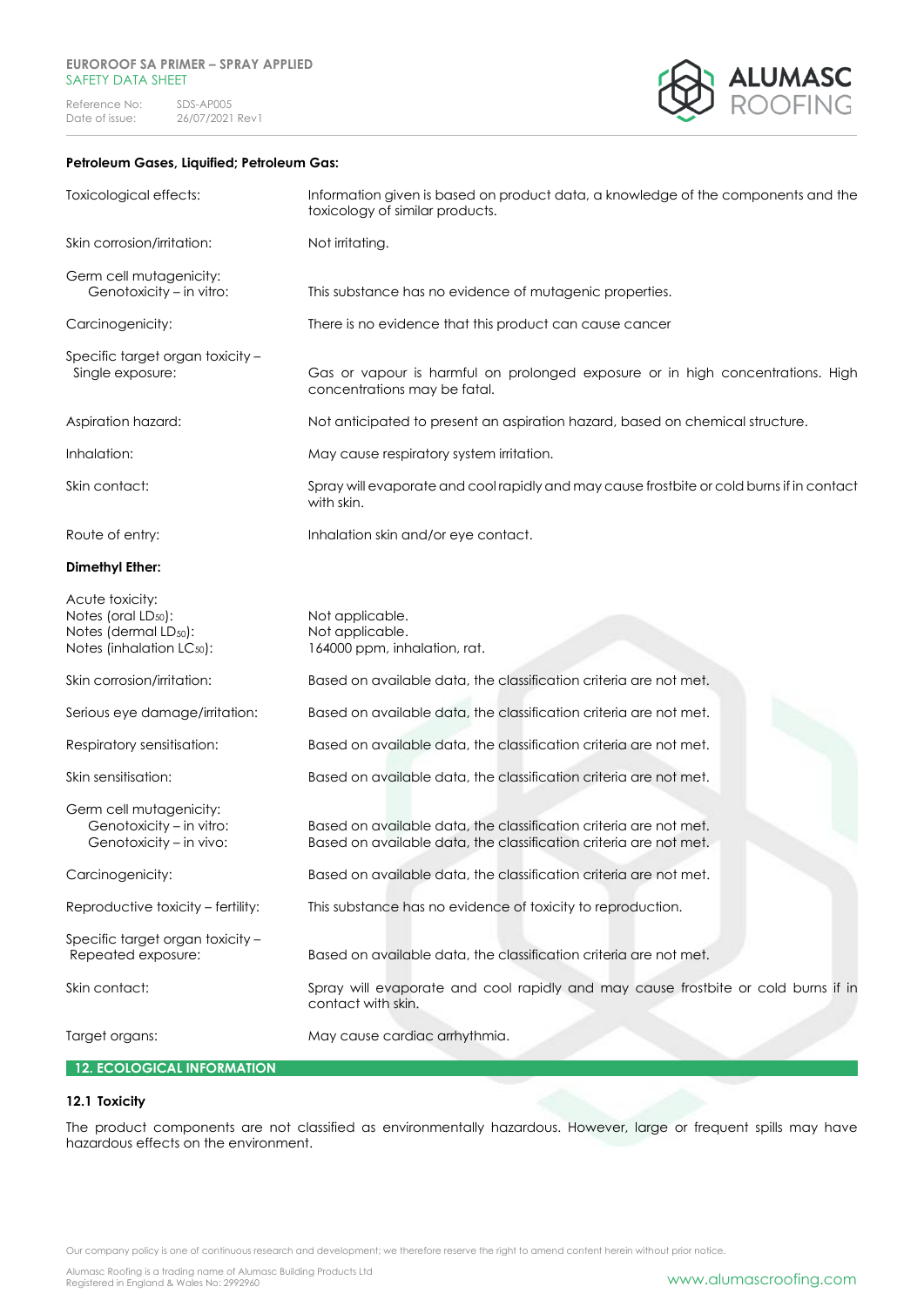#### **EUROROOF SA PRIMER – SPRAY APPLIED** SAFETY DATA SHFFT

Reference No: SDS-AP005<br>Date of issue: 26/07/2021 26/07/2021 Rev1



## **Dichloromethane:**

| Ecotoxicity:                                | The product components are not classified as environmentally hazardous. However,<br>large or frequent spills may have hazardous effects on the environment. |  |
|---------------------------------------------|-------------------------------------------------------------------------------------------------------------------------------------------------------------|--|
| Toxicity:                                   | Not considered toxic to fish. Not regarded as dangerous for the environment.                                                                                |  |
| Petroleum Gases, Liquoified; Petroleum Gas: |                                                                                                                                                             |  |
| Toxicity:                                   | Not considered as dangerous for the environment.                                                                                                            |  |
| Dimethyl Ether:                             |                                                                                                                                                             |  |
|                                             |                                                                                                                                                             |  |

Acute toxicity – aquatic

Acute toxicity – fish: LC<sub>50</sub>, 96 hours: >4000 mg/l, Poecilia reticulata (Guppy).

invertebrates: EC<sub>50</sub>, 48 hours: >4000 mg/l, Daphnia magna. LC<sub>50</sub>, 48 hours: 755,549 ma/l, Daphnia magna.

## **12.2 Persistence and degradability**

No data available.

**Dichloromethane:** Biodegradable.

## **Petroleum Gases, Liquoified; Petroleum Gas:**

This product is degraded completely by photochemical oxidation.

#### **Dimethyl Ether:**

Not readily biodegradable.

## **12.3 Bio accumulative potential**

Bio accumulative is unlikely.

#### **Dichloromethane:**

The product contains potentially bioaccumulatingsubstances. Partition coefficient: log Pow: 1.25

## **Petroleum Gases, Liquoified; Petroleum Gas:**

Bioaccumulation is unlikely.

## **Dimethyl Ether:**

No data available.

## **12.4 Mobility in soil**

Volatile.

## **Dichloromethane:**

The product contains volatile organic compounds (VOCs) which will evaporate easily from all surfaces. The product is insoluble in water.

## **Petroleum Gases, Liquoified; Petroleum Gas:**

The product contains volatile organic compounds (VOCs) which will evaporate easily from all surfaces.

#### **Dimethyl Ether:** Koc: 7,759.

## **12.5 Results of PBT and vPvB assessment**

This product does not contain any substances classified as PBT or vPVB.

## **12.6 Other adverse effects**

No information available.

Our company policy is one of continuous research and development; we therefore reserve the right to amend content herein without prior notice.

Alumasc Roofing is a trading name of Alumasc Building Products Ltd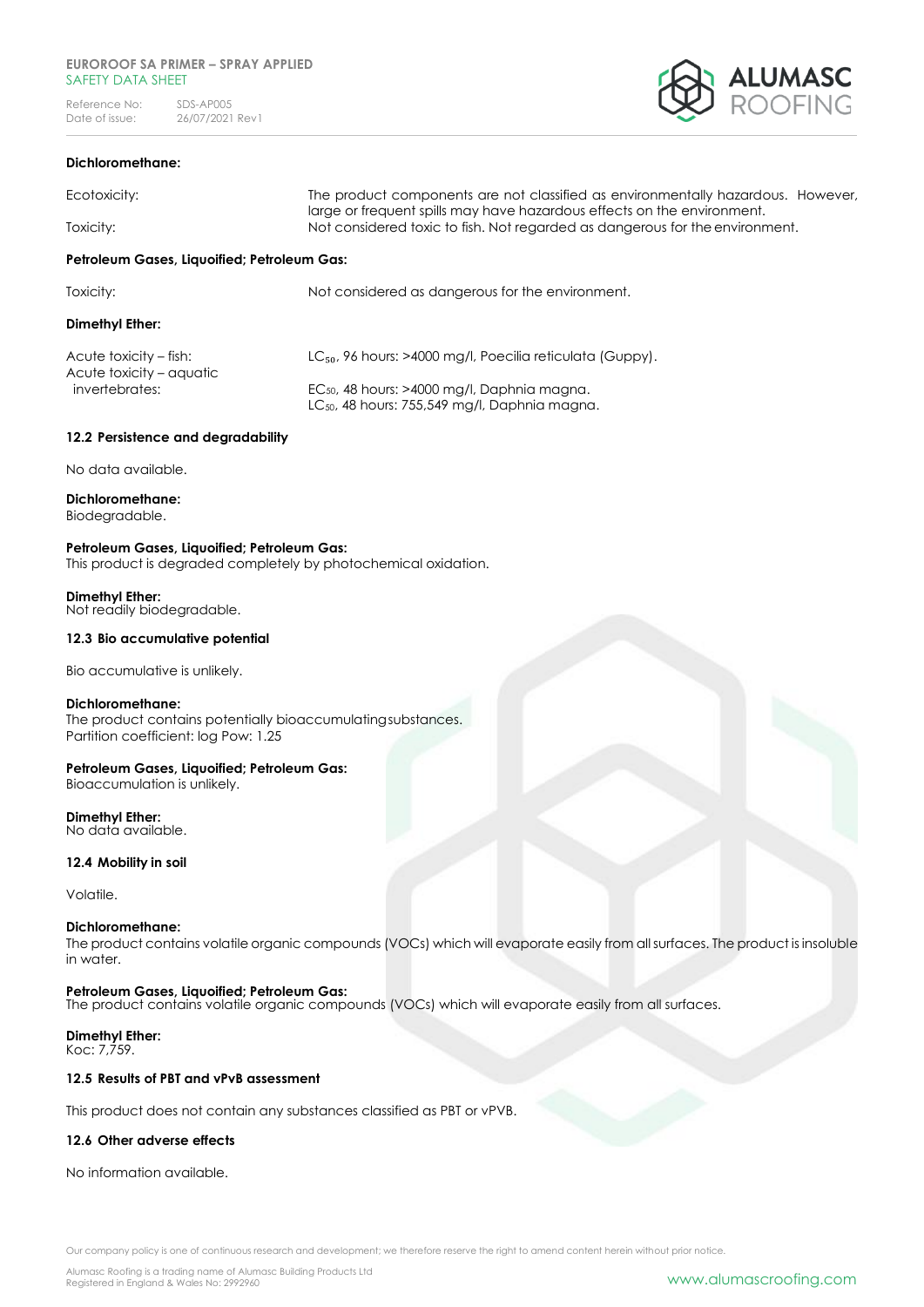

# **13. DISPOSAL CONSIDERATIONS**

| 13.1 Waste treatment methods |                                                                                                                                                                                                                                                                                                                                                                                    |
|------------------------------|------------------------------------------------------------------------------------------------------------------------------------------------------------------------------------------------------------------------------------------------------------------------------------------------------------------------------------------------------------------------------------|
| General information:         | Ensure containers are empty before discarding (explosion risk). Must not be disposed of<br>together with household waste.                                                                                                                                                                                                                                                          |
| Disposal methods:            | Do not puncture or incinerate, even when empty. Avoid the spillage or runoff entering<br>drains, sewers or watercourses. Dispose of waste to licensed waste disposal site in<br>accordance with the requirements of the local Waste Disposal Authority. Residues and<br>empty containers should be taken care of as hazardous waste according to local and<br>national provisions. |
| Waste class:                 | Empty Canister: 15 01 10 (Containing hazardous residue) Empty Canister: 15 01 04 (No<br>hazardous residues) Full or Partially Empty Canister: 160504.                                                                                                                                                                                                                              |

# **14. TRANSPORT INFORMATION**

## **14.1 UN number**

| 3501. |
|-------|
| 3501. |
| 3501. |
| 3501. |
|       |

## **14.2 UN proper shipping name**

Proper shipping name (ADR/RID): Chemical Under Pressure, Flammable, N.O.S. (Petroleum Gases, Liquefied; Petroleum Gas, Dimethyl Ether, Dichloromethane).

| Ditto. |  |
|--------|--|
| Ditto. |  |
| Ditto. |  |
|        |  |

## **14.3 Transport hazard class(es)**

Proper shipping name (IMDG): Proper shipping name (ICAO): Proper shipping name (ADN):

| ADR/RID class:               | 2.1. |
|------------------------------|------|
| ADR/RID classification code: | 8F.  |
| ADR/RID label:               | 2.1. |
| IMDG class:                  | 2.1. |
| ICAO class/division:         | 2.1. |
| ADN class:                   | 2.1. |
| Transport labels:            |      |



**14.4 Packing group**

Not applicable.

## **14.5 Environmental hazards**

No.